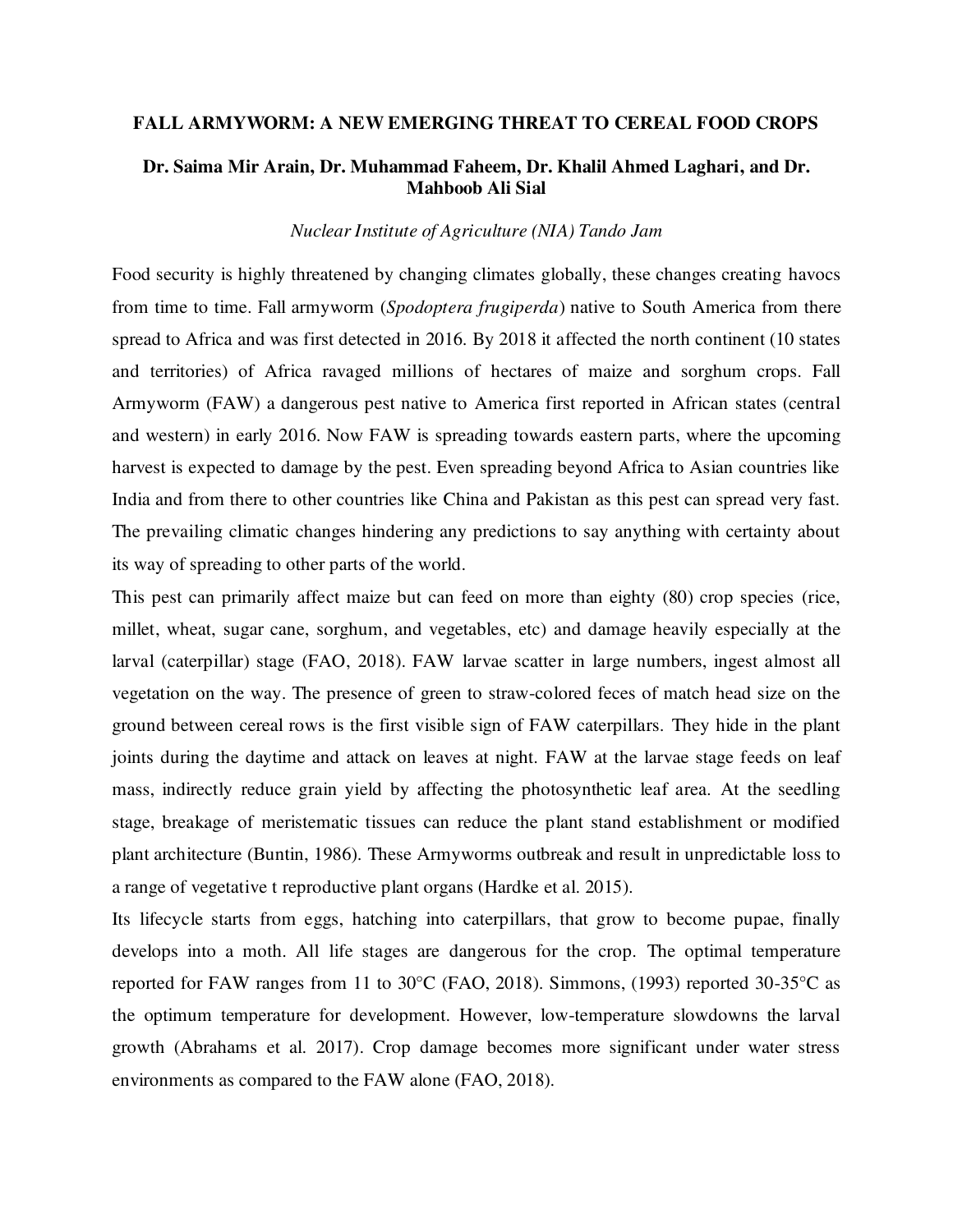FAW usually damages leaves signalized by torn feeding and moist sawdust-like material close to the funnel and apex of leaves. To minimize the devastating effects of FAW on different crops, American farmers and scientists have studied this pest for centuries to manage the FAW. Their findings and experiences regarding sustainable management practices can be adapted to other parts of the world, threaten by FAW in the context of the socio-economic environment. These pests have the potential to fly 100 km per night and also to engulf a large number of crops as mentioned above. The insect can destroy crops throughout the year in the favorable tropical and sub-tropical climate provided with weeds and crops to feed on. FAW feeding, in the beginning, looks similar to other stem borers. In maize FAW feeding in the leaf funnel can damage emerging tassels. These worms try to enter through the side of the ear and feed on the flourishing seeds, in contrast to the stem borers that enter from the upper or lower part of the ear. We know that smallholding farmers rely largely on wheat and rice crops for their food and lively hood. In the Asian region, small-holding farmers cover up to 80% of farmlands, where rice, wheat, and maize make most of the cereals consumed daily.





Figure 1. The figure is showing that how to identify the fall armyworm. (a) Showing the Yshaped marking on the head (red circle). (b) Showing that each of the body segments has a pattern of four raised spots when seen from above (Yellow circle); Showing four dark spots forming a square on the second to last body segment (orange circle) (c) Showing four dark spots forming a square on the second to last body segment. (C) Showing smoothness of the skin as a phenotypic marker to identify the pest (Source: CABI plant-wise).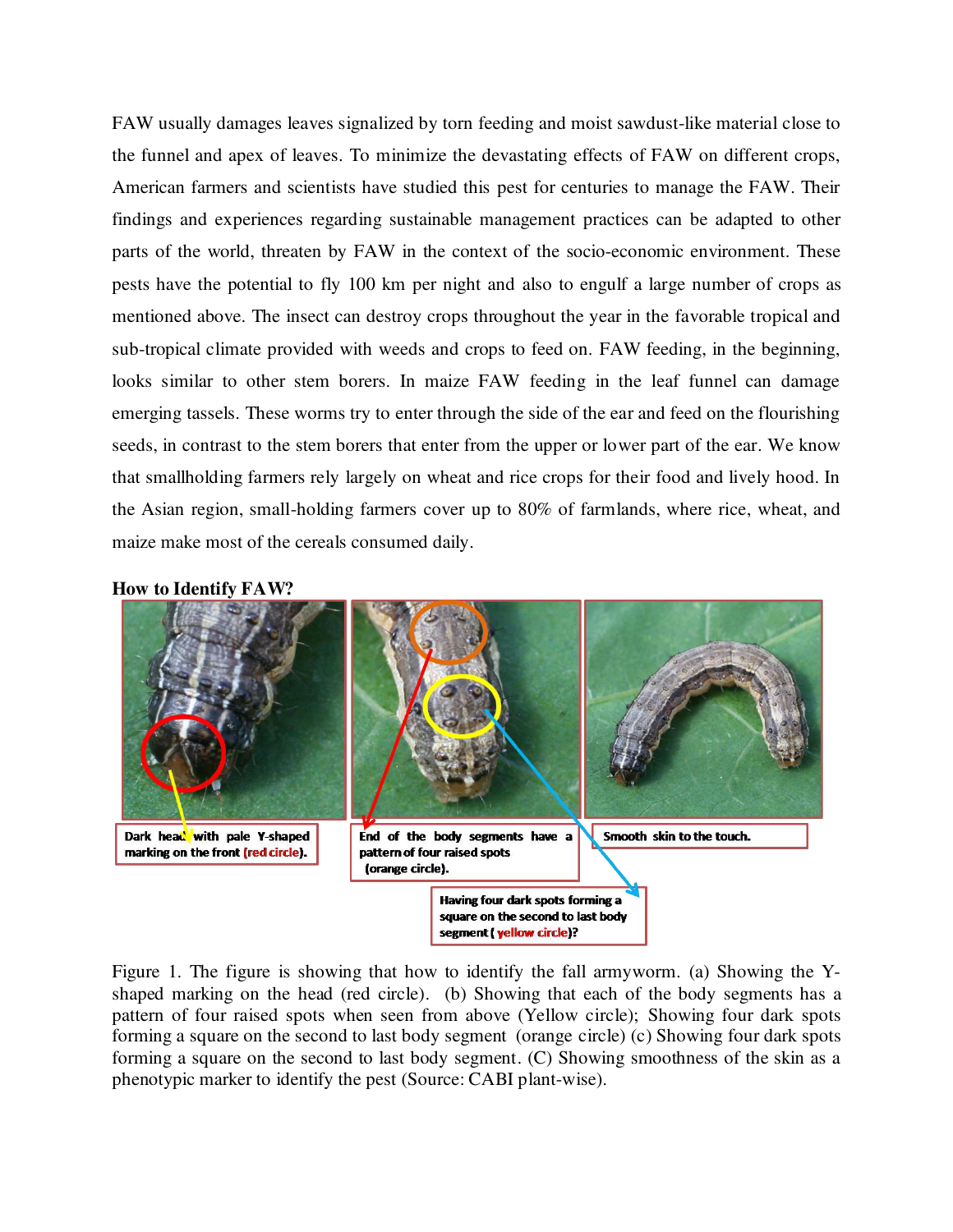#### **Monitoring of FAW on wheat crop**

To protect the damages from FAW pest, start scouting the field right from the germination at various field spots for the presence of larvae on wheat plants and the strength of the pest attack whether it is widespread or confined to certain areas or just edges. The pests can be spotted as caterpillars with light green to dark brown and also look for the pale Y-shaped marking and four dark spots on the head. Secondly, look for the sawdust-like material on the leaves and also the windowpane like the appearance of the leaves due to damaged green tissues (Fig. 2). Look for any leaf injury and presence of caterpillars. The threshold for the given treatment is 2-3 larvae per linear foot of row in wheat with active feeding symptoms. These pests feed during night and cloudy weather.

#### **Directions to protect the wheat crop from fall armyworm**

To minimize the damage to crops by FAW, early maturing varieties should be planted and late planting should be avoided, and also plant a crop at the same time to avoid continuous food source for the insect (CIMMYT, 2017; Henderson et al. 1966)**.** Early maturing varieties can help to escape the pest infestation at the end of the crop season. Moreover, optimum use of fertilizer at the right time may help to compensate for the damage done by the pest. Making friendly/ optimal surrounding environment for beneficial insects (beetles and parasitoids) on the edges of the crop field. Eradicating unwanted weeds/ grasses from the field margins can help to reduce the food sources for the worms and ultimately reduced damage to the

crop.

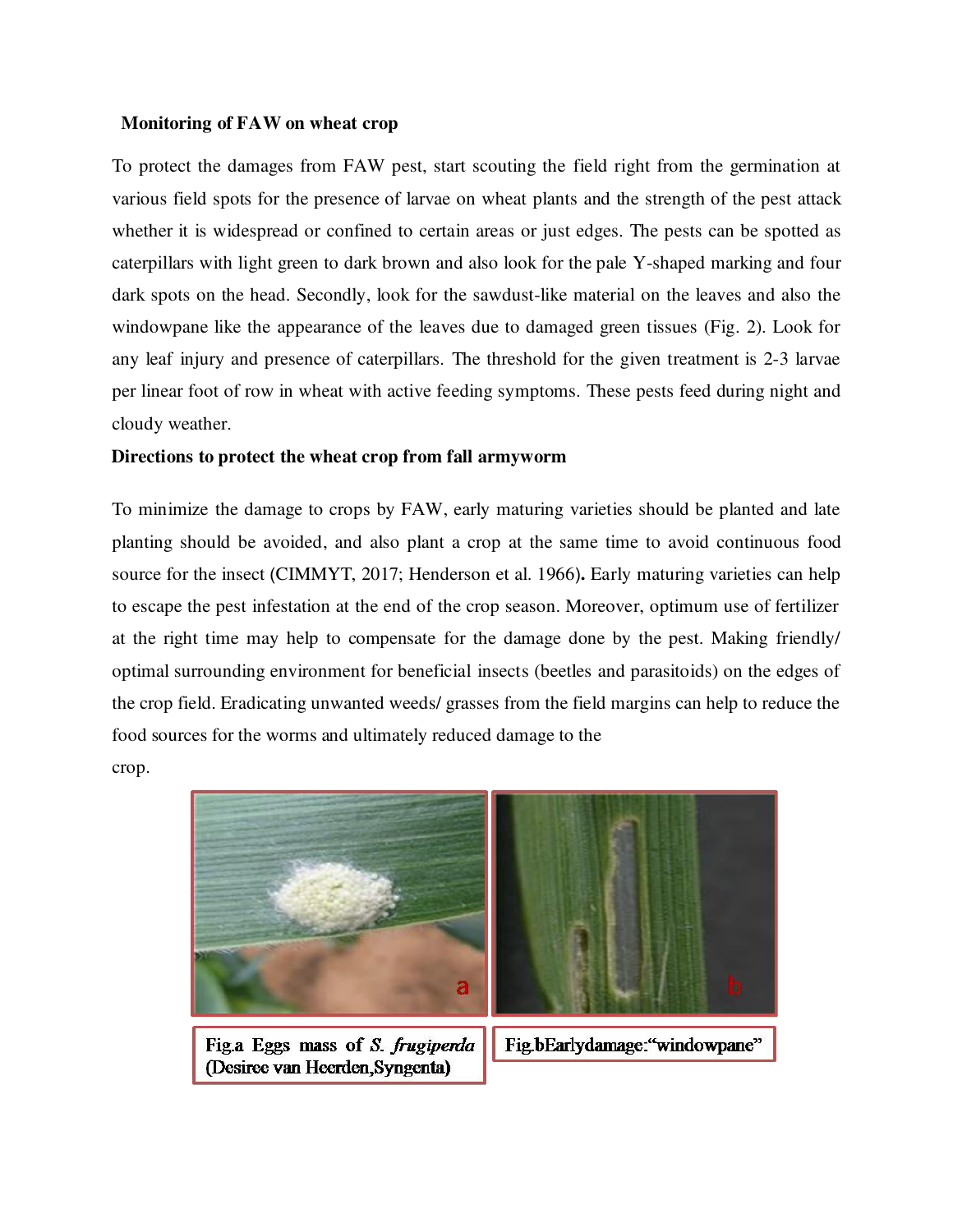Figure 2. The identification of Fall Armyworm on the wheat crop (a) Eggs mass of *S. frugiperda* (Desiree van Heerden, Syngenta), (b) Early damage: "windowpane" Source (Phil Sloderbeck, Kansas State University, Department of Entomology).

## **How to differentiate FAW from other armyworms (maize stem borer and cotton bollworm)?**

Although cotton bollworm mostly depicts a similar dot pattern on the back but has a paler head, inverted Y can also be found but of the same colour as the rest of the head. Cotton bollworm feels rough to the touch due to spines unlike the fall armyworm (Figure 3). However, FAW can be spotted as caterpillars with light green to dark brown in colour and pale Y-shaped marking with four dark spots on the head (Figure 1).



Figure 3. Differentiating Fall Armyworm from other armyworm species

# **Conclusion**

Cereal crops like wheat and rice are the main food crops in the country. Hence, to safeguard these crops from such outbreaks is imperative to ensure food security for the fast-growing population of the country. An integrated approach that is called Integrated Pest Management (IPM) consisted of cultural practices along with chemical and biological control measures that can be employed to control the infestation of these devastating Fall Armyworms.